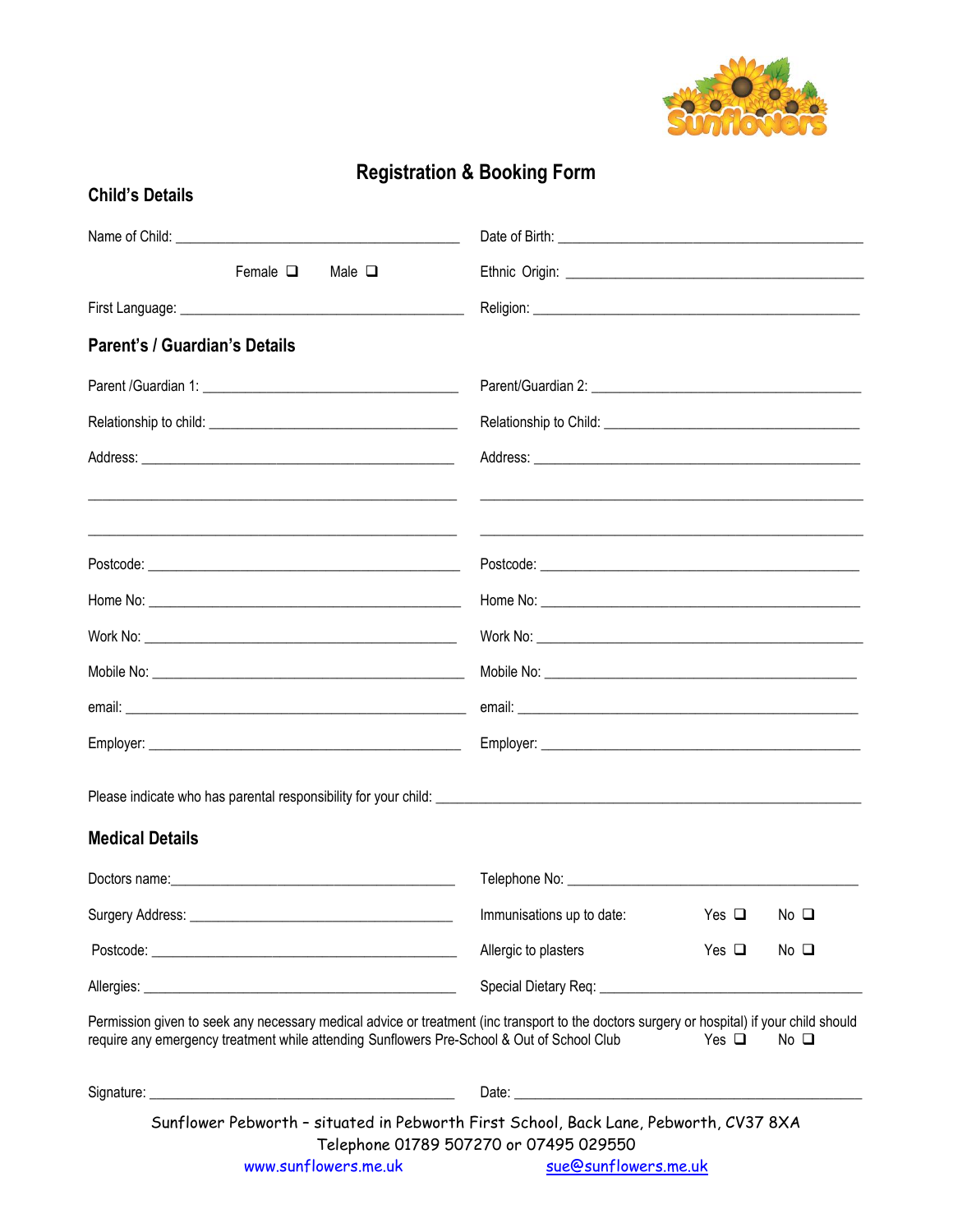

## **Emergency Contacts**

Please indicate the main emergency contact numbers for your child

| <b>Collection Details</b><br>Persons permitted to collect your child from Sunflower Pre-School & Out of school Club                                                                                                                                                                                                                                                                                                                                                                                                                                                                                                                                                                                                                                                                                                                                                                                                                                                                                                                                                                                                                                                                                                                                                                                                                                                                                                                                     |  |  |  |  |  |
|---------------------------------------------------------------------------------------------------------------------------------------------------------------------------------------------------------------------------------------------------------------------------------------------------------------------------------------------------------------------------------------------------------------------------------------------------------------------------------------------------------------------------------------------------------------------------------------------------------------------------------------------------------------------------------------------------------------------------------------------------------------------------------------------------------------------------------------------------------------------------------------------------------------------------------------------------------------------------------------------------------------------------------------------------------------------------------------------------------------------------------------------------------------------------------------------------------------------------------------------------------------------------------------------------------------------------------------------------------------------------------------------------------------------------------------------------------|--|--|--|--|--|
|                                                                                                                                                                                                                                                                                                                                                                                                                                                                                                                                                                                                                                                                                                                                                                                                                                                                                                                                                                                                                                                                                                                                                                                                                                                                                                                                                                                                                                                         |  |  |  |  |  |
| $\frac{1}{2}$ and $\frac{1}{2}$<br>Relationship to Child: __________<br>Relationship to child: _________<br>If on occasion you require any other person(s) to collect your child from Sunflower Pre-school & Out of School Club you will need to<br>nominate a password to assist with identification.                                                                                                                                                                                                                                                                                                                                                                                                                                                                                                                                                                                                                                                                                                                                                                                                                                                                                                                                                                                                                                                                                                                                                  |  |  |  |  |  |
| Password:<br>,我们就是一个人的人,我们就是一个人的人,我们就是一个人的人,我们就是一个人的人,我们就是一个人的人,我们就是一个人的人,我们就是一个人的人,我们就是一个人的人<br><b>Other Permissions</b><br>Sharing of Information<br>I hereby give consent for information to be shared in relation to child protection and safeguarding<br>Yes $\Box$<br>No口<br>Outings<br>I hereby give consent to my child participating in all activities, including outings and visits, some of which may include travelling by<br>transport hired by Sunflowers (all of which will have relevant insurance and prior notice given)<br>Yes $\Box$<br>No <sub>Q</sub><br>Photographs / Videos<br>I hereby give consent for my child to appear in photographs, which may be used in the media in connection with the nursery and<br>advertising purposes; including being observed from time to time by students and appearing in photographs / videos (where<br>relevant) for the purpose of their studies, after approval from the nursery manager.<br>Yes $\Box$<br>No <sub>Q</sub><br>Learning Book & Famly Applications<br>I hereby give consent for information in relation to my child's learning experiences, observations and photographs (of which some<br>may be a group of children) be stored on secure servers.<br>Yes $\Box$<br>No $\square$<br><b>Sun Cream Protection</b><br>I hereby give consent for the staff to apply Factor 50 sun protection cream to my child should I not provide my own.<br>Yes $\Box$<br>$No$ $\square$ |  |  |  |  |  |
|                                                                                                                                                                                                                                                                                                                                                                                                                                                                                                                                                                                                                                                                                                                                                                                                                                                                                                                                                                                                                                                                                                                                                                                                                                                                                                                                                                                                                                                         |  |  |  |  |  |
| Sunflower Pebworth - situated in Pebworth First School, Back Lane, Pebworth, CV37 8XA<br>Telephone 01789 507270 or 07495 029550                                                                                                                                                                                                                                                                                                                                                                                                                                                                                                                                                                                                                                                                                                                                                                                                                                                                                                                                                                                                                                                                                                                                                                                                                                                                                                                         |  |  |  |  |  |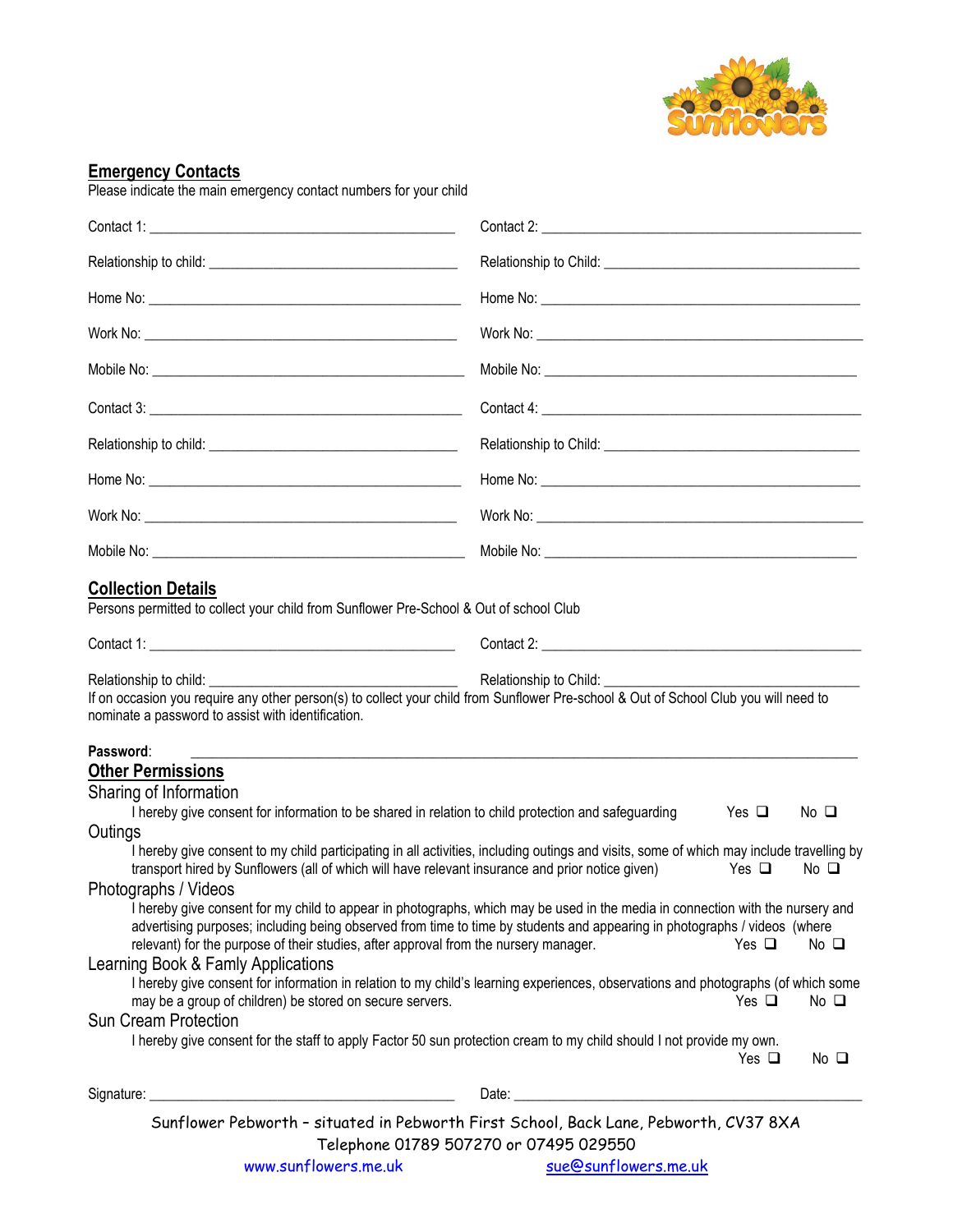

| <b>Place Requirements</b>                                                                                                                                                                                                                            |                                                                                                                  |                                                |                                                |                                           |                                           |                                           |                |        |  |
|------------------------------------------------------------------------------------------------------------------------------------------------------------------------------------------------------------------------------------------------------|------------------------------------------------------------------------------------------------------------------|------------------------------------------------|------------------------------------------------|-------------------------------------------|-------------------------------------------|-------------------------------------------|----------------|--------|--|
| Sessions                                                                                                                                                                                                                                             | Timings                                                                                                          | Mon                                            | Tue                                            | Wed                                       | Thu                                       | Fri                                       | Term Time Only |        |  |
| Full Day<br>Short Day<br>School Day<br>Morning<br>Afternoon                                                                                                                                                                                          | $8.00am - 6.00pm$<br>$8.45$ am $- 4.30$ pm<br>$8.45$ am $-3.15$ pm<br>$8.00am - 1.00pm$<br>$1.00$ pm $- 6.00$ pm | $\Box$<br>$\Box$<br>$\Box$<br>$\Box$<br>$\Box$ | $\Box$<br>$\Box$<br>$\Box$<br>$\Box$<br>$\Box$ | ❏<br>$\Box$<br>$\Box$<br>$\Box$<br>$\Box$ | ❏<br>$\Box$<br>$\Box$<br>$\Box$<br>$\Box$ | ❏<br>$\Box$<br>$\Box$<br>$\Box$<br>$\Box$ | Yes<br>No      | ❏<br>❏ |  |
| 3 Hour - am<br>3 Hour - pm                                                                                                                                                                                                                           | $8.45$ am - 11.45pm<br>$12.15$ pm $-3.15$ pm                                                                     | $\Box$<br>$\Box$                               | $\Box$<br>$\Box$                               | $\Box$<br>$\Box$                          | $\Box$<br>$\Box$                          | $\Box$<br>$\Box$                          |                |        |  |
| <b>Breakfast Club</b><br>After School - Short session 3.15pm - 4.30pm<br>After School - Full session                                                                                                                                                 | $8.00$ am $- 8.45$ am<br>$3.15$ pm $-6.00$ pm                                                                    | $\Box$<br>$\Box$<br>$\Box$                     | ❏<br>$\Box$<br>$\Box$                          | $\Box$<br>$\Box$<br>$\Box$                | ❏<br>$\Box$<br>$\Box$                     | $\Box$<br>$\Box$<br>$\Box$                |                |        |  |
| Funding Eligibility – please tick if you are entitled to any of your sessions funded by the Local Authority (proof will be required)<br>NEF Standard (15 hours per week) □ NEF Extended (30 hours per week) □ 2 Year Funded (15 hours per week)<br>□ |                                                                                                                  |                                                |                                                |                                           |                                           |                                           |                |        |  |
| If the hours you require are not detailed above, then please make a note below and we will do our upmost to meet them                                                                                                                                |                                                                                                                  |                                                |                                                |                                           |                                           |                                           |                |        |  |
| Drop off details                                                                                                                                                                                                                                     |                                                                                                                  |                                                |                                                |                                           |                                           |                                           |                |        |  |
|                                                                                                                                                                                                                                                      |                                                                                                                  |                                                |                                                |                                           |                                           |                                           |                |        |  |
| <b>Collection Details</b>                                                                                                                                                                                                                            |                                                                                                                  |                                                |                                                |                                           |                                           |                                           |                |        |  |
|                                                                                                                                                                                                                                                      |                                                                                                                  |                                                |                                                |                                           |                                           |                                           |                |        |  |
|                                                                                                                                                                                                                                                      |                                                                                                                  |                                                |                                                |                                           |                                           |                                           |                |        |  |

Settling in session 1: \_\_\_\_\_\_\_\_\_\_\_\_\_\_\_\_\_\_\_\_\_\_\_\_\_\_\_\_\_\_\_\_\_\_\_\_\_\_ Settling in session 2: \_\_\_\_\_\_\_\_\_\_\_\_\_\_\_\_\_\_\_\_\_\_\_\_\_\_\_\_\_\_\_\_\_\_\_\_

A non-refundable Registration fee of **£35** is payable for all Pre-school Children on submission of the completed Registration & Booking forms this guarantees your child's place at Sunflowers and also includes up to 2 settling in visits varying at a mutually agreeable time prior to your child's start date with Sunflowers. **If your child only attends the NEF funded sessions no registration fee required but registration forms must be completed.**

A non-refundable Registration fee of **£20** is payable for all Out of School club children on submission of the completed Registration & Booking form this guarantees your child's place at Sunflowers.

A deposit to the sum of your child's first week's fees will be required before your first settling in visit. All fees are payable on the 1<sup>st</sup> of every month – your deposit will be deducted from your first month's fees.

## **Acceptance of Terms & Conditions**

This contract is between Sunflowers Pre-School & Out of School Club and the undersigned Parents / Guardians of the child detailed above. I / We have read and understand the terms and conditions of accepting a place at Sunflowers Pre-School and Out of School Club

| Signed for and on behalf of Sunflowers Pre-school & Out of School Club                |  |  |  |  |
|---------------------------------------------------------------------------------------|--|--|--|--|
|                                                                                       |  |  |  |  |
| Sunflower Pebworth - situated in Pebworth First School, Back Lane, Pebworth, CV37 8XA |  |  |  |  |
| Telephone 01789 507270 or 07495 029550                                                |  |  |  |  |